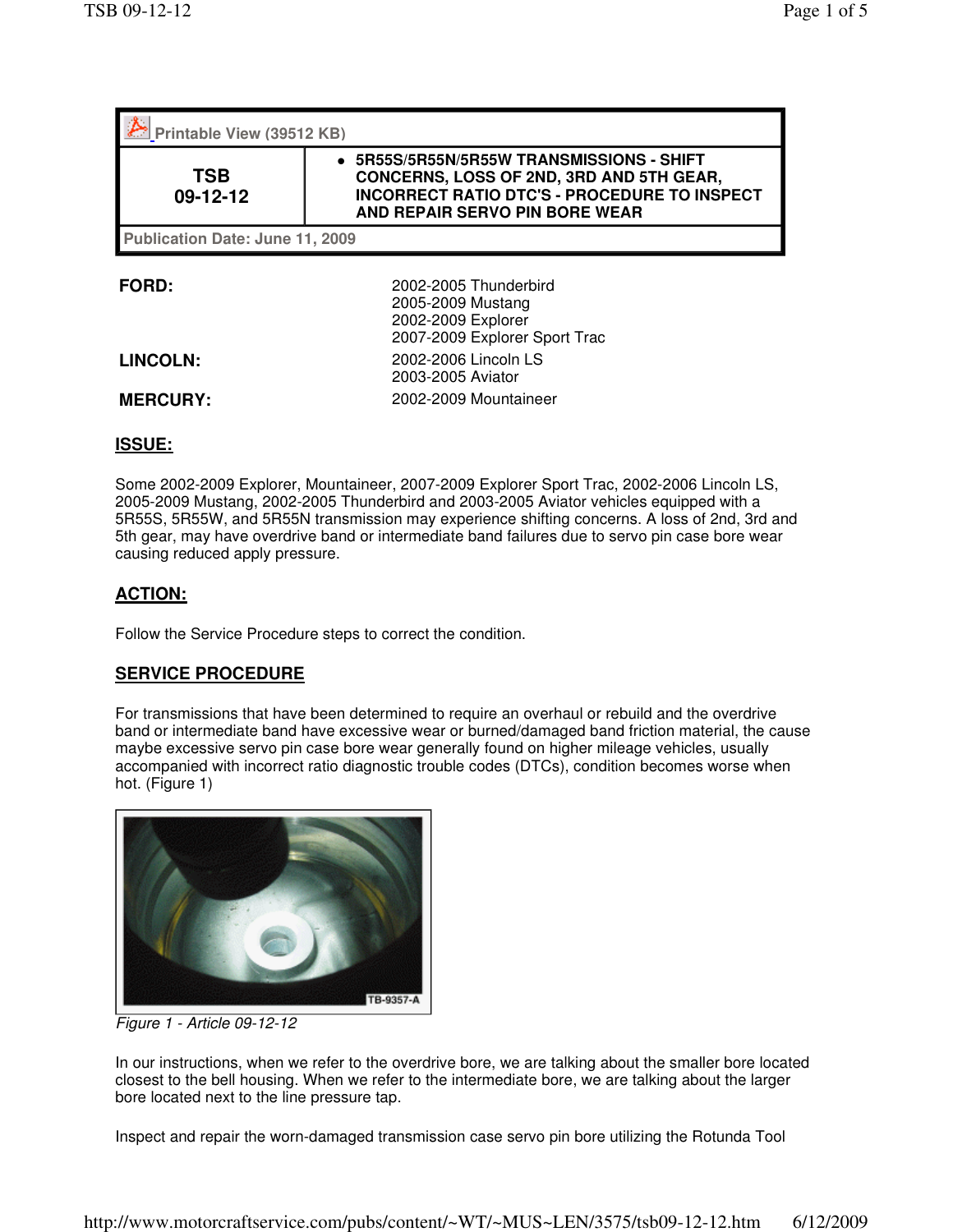5RW Master Kit part number NRL5RW servo pin bore repair system (1-800-768-8632 option 6).

1. Install the drill jig into the case by setting the jig into the case servo bore. Retain the jig in the case with the servo's snap-ring. (Figure 2)



Figure 2 - Article 09-12-12

- 2. Drop the 9/16" guide into the jig. It doesn't matter which one of the lands on the guide you use, as long as one of the lands is under the 3/8" Allen screw.
	- **NOTE:** CUTTING OIL MUST BE USED FOR LUBRICATION. THE USE OF SUBSTITUTES, PARTICULARLY ATF, MAY RESULT IN AN OVER-SIZED BORE.
- 3. Ream out the bore using the 9/16" reamer, applying ample lubrication.
	- **NOTE:** DO NOT REAM ABOVE 500 RPM. (Figure 3)



Figure 3 - Article 09-12-12

- 4. Replace the 9/16" reamer guide with the 5/8" guide, and the 9/16" reamer with the 5/8" reamer.
- 5. Ream the bore out using the 5/8" reamer with ample lubrication. Take care not to either push too hard on the reamer or turn the reamer faster than 500 RPM when reaming. Either one can overly enlarge the bore, causing a loose bushing.
- 6. Clean the case before proceeding to Step 7. This kit utilizes two different bushings.
	- a. The shorter bushing is for the intermediate servo and is identified by a flat ground in the bushing's hat. (Figure 4A)
	- b. Overdrive servo bushing. (Figure 4B)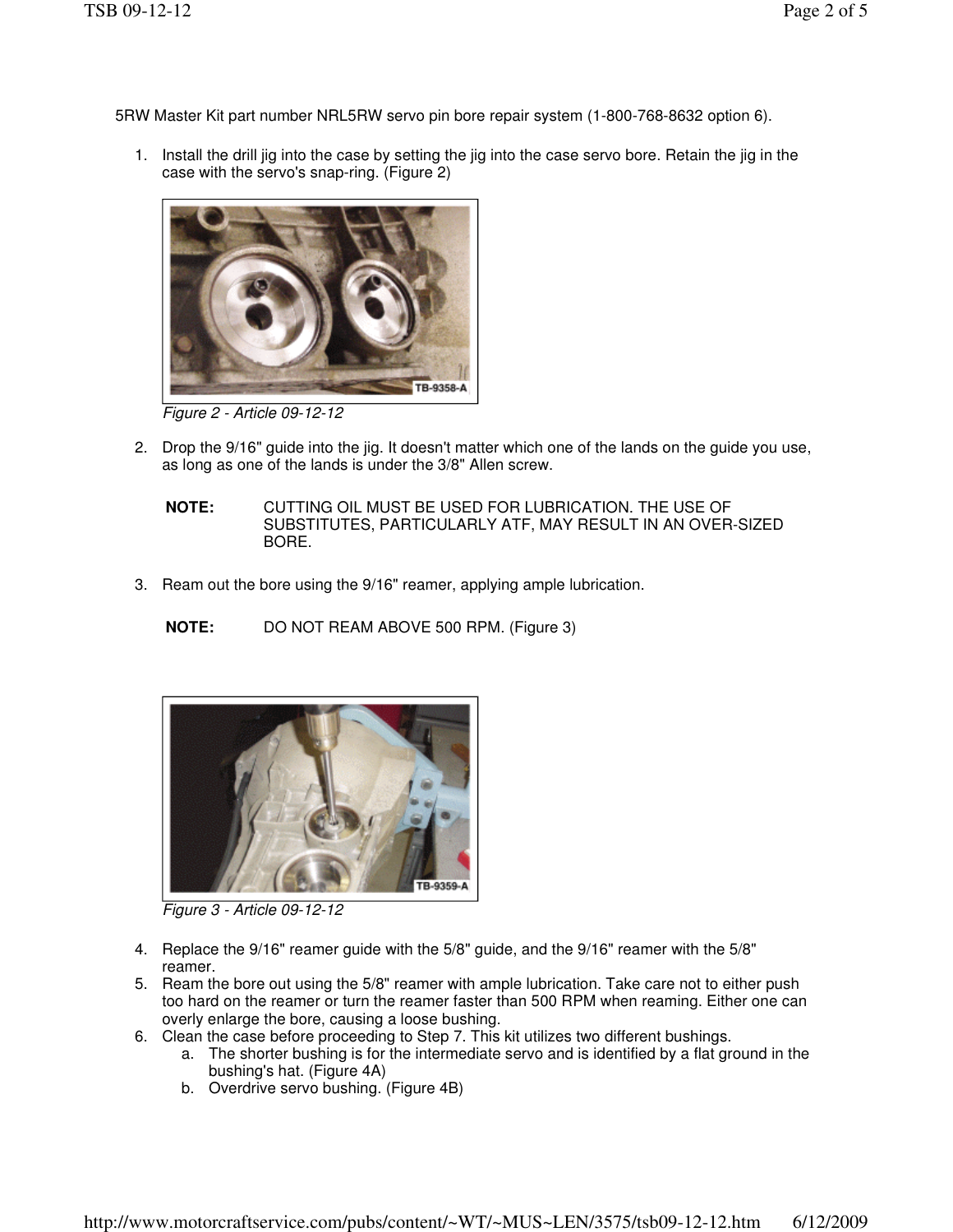

Figure 4 - Article 09-12-12

- c. Both bushings are chamfered and need to be installed with the recessed edge up (away from the valve body).
- 7. Apply Loctite® 680 Retaining Compound or equivalent to the outside of the bushing and drive the bushing in by hitting the driver until the bushing bottoms. (Figure 5) The 5RW kit uses a smaller diameter installation tool identified by a groove cut in the handle.



Figure 5 - Article 09-12-12

- 8. After installing the bushing, using a 15/64" bit, drill a hole in the side of the bushing by following the servo apply holes in the case 5R55S case shown.
	- a. Overdrive servo. (Figure 6)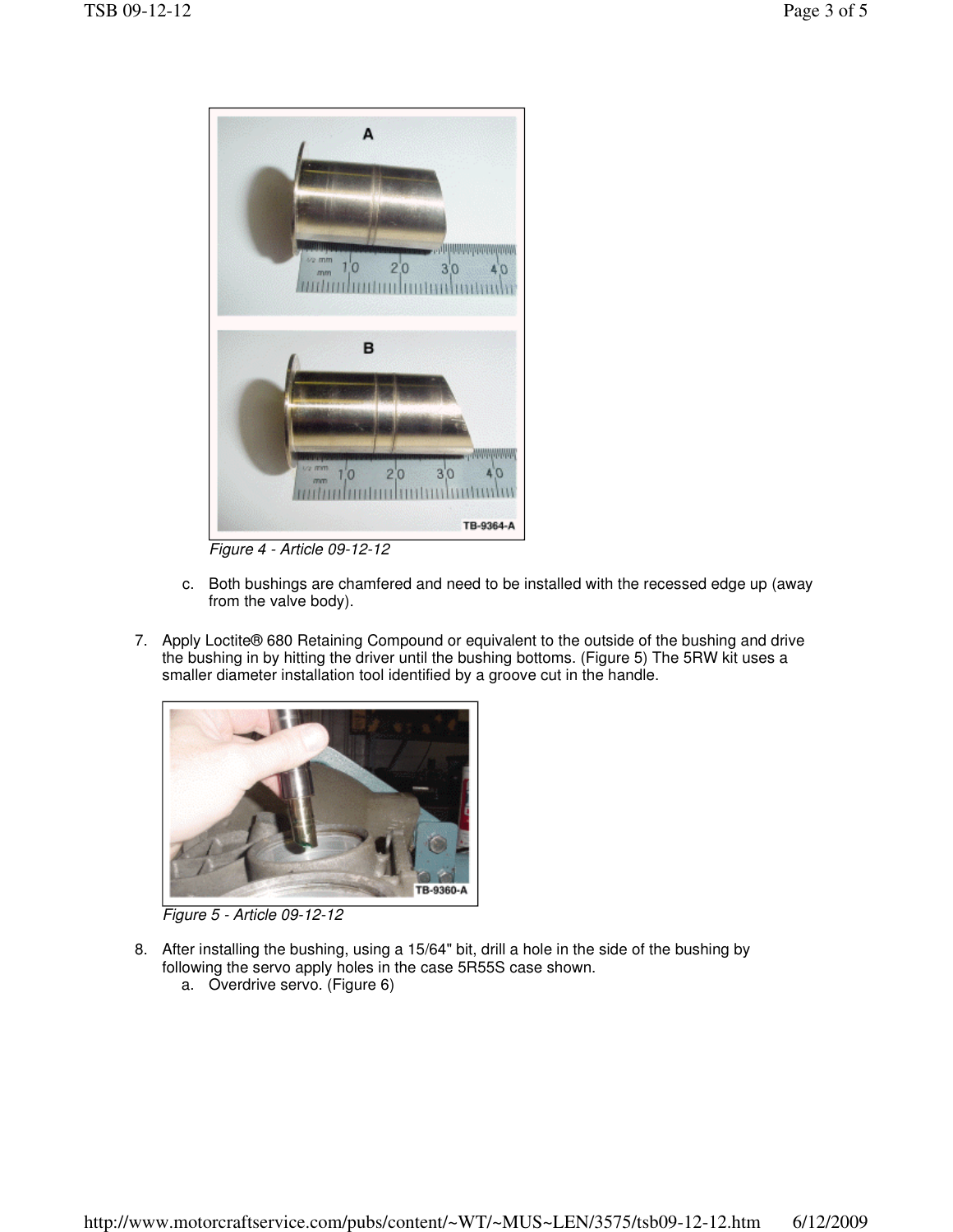

Figure 6 - Article 09-12-12

b. Intermediate servo. (Figure 7)



Figure 7 - Article 09-12-12

- **NOTE:** FAILURE TO PERFORM CROSS DRILL STEP IN THE NEW BUSHING WILL RESULT IN A NO SHIFT CONDITION.
- 9. Insert the provided sizing pin into the bore. It maybe necessary to start the pin in the bushing with a rubber mallet. Once the pin is inside the bushing, use a punch to drive the pin all the way through the bushing. Repeat as necessary. (Figure 8)



Figure 8 - Article 09-12-12

Correctly installed bushings will be flush inside of case. (Figure 9)